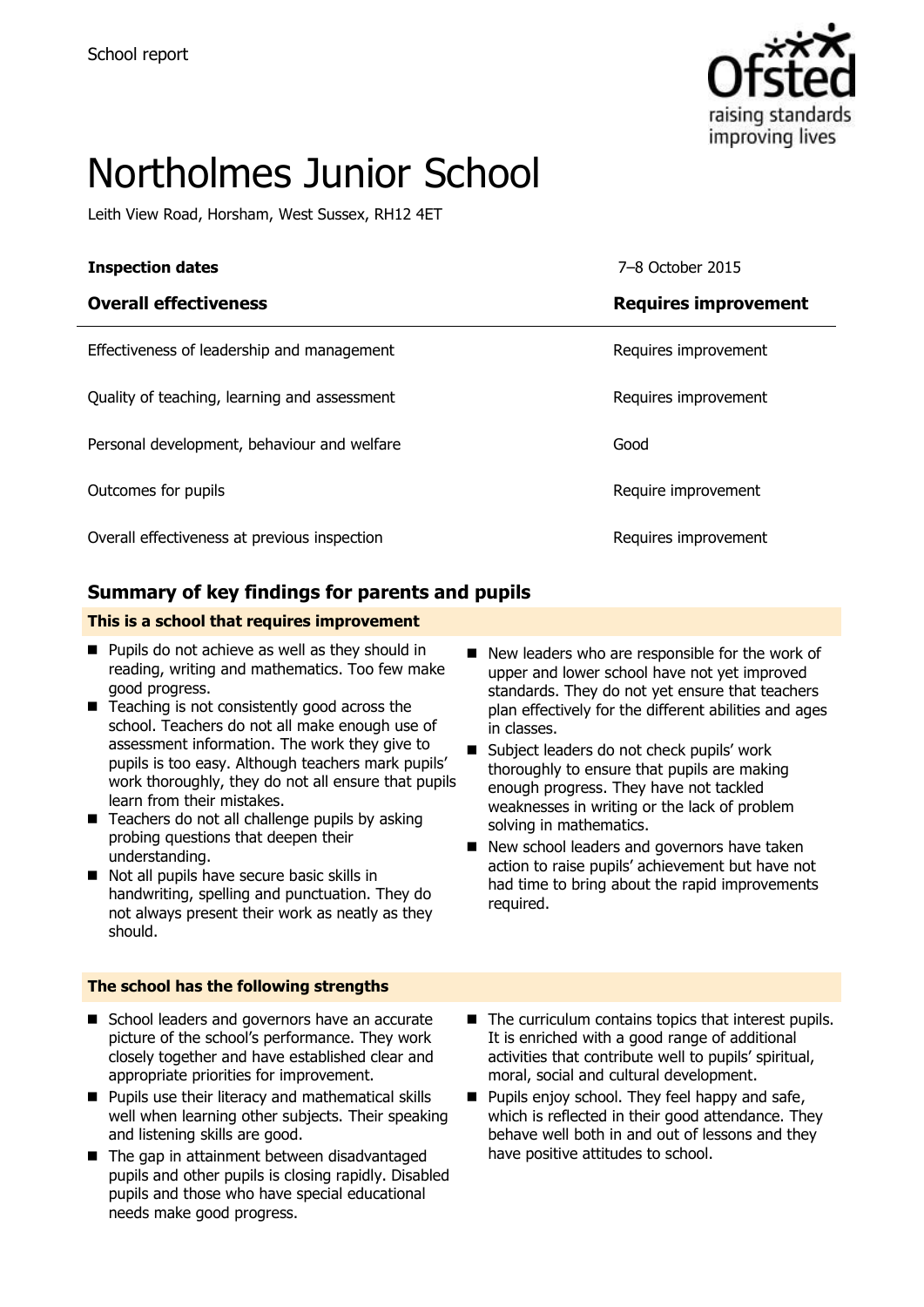

# **Full report**

#### **What does the school need to do to improve further?**

- Improve teaching so that it is consistently good or better by ensuring that teachers:
	- use assessment information to plan work that builds on what pupils already know and can do
	- ensure that pupils respond to marking by correcting and improving their own work
	- ask questions that probe pupils' understanding and deepen their learning.
- **Increase the proportion of pupils who make better than expected progress in reading, writing and** mathematics by:
	- ensuring that pupils write neatly and legibly, and that they spell and punctuate their work accurately
	- $\sim$ providing more opportunities for pupils to use their mathematical skills to solve complicated written problems
	- providing more challenging work for pupils.
- **IMPROVE leadership and management by ensuring that:** 
	- leaders responsible for upper and lower school check that all groups of pupils make good progress and take actions to improve teaching when this is not the case
	- subject leaders check the progress of pupils in their areas of responsibility and provide clear guidance to teachers about how to improve.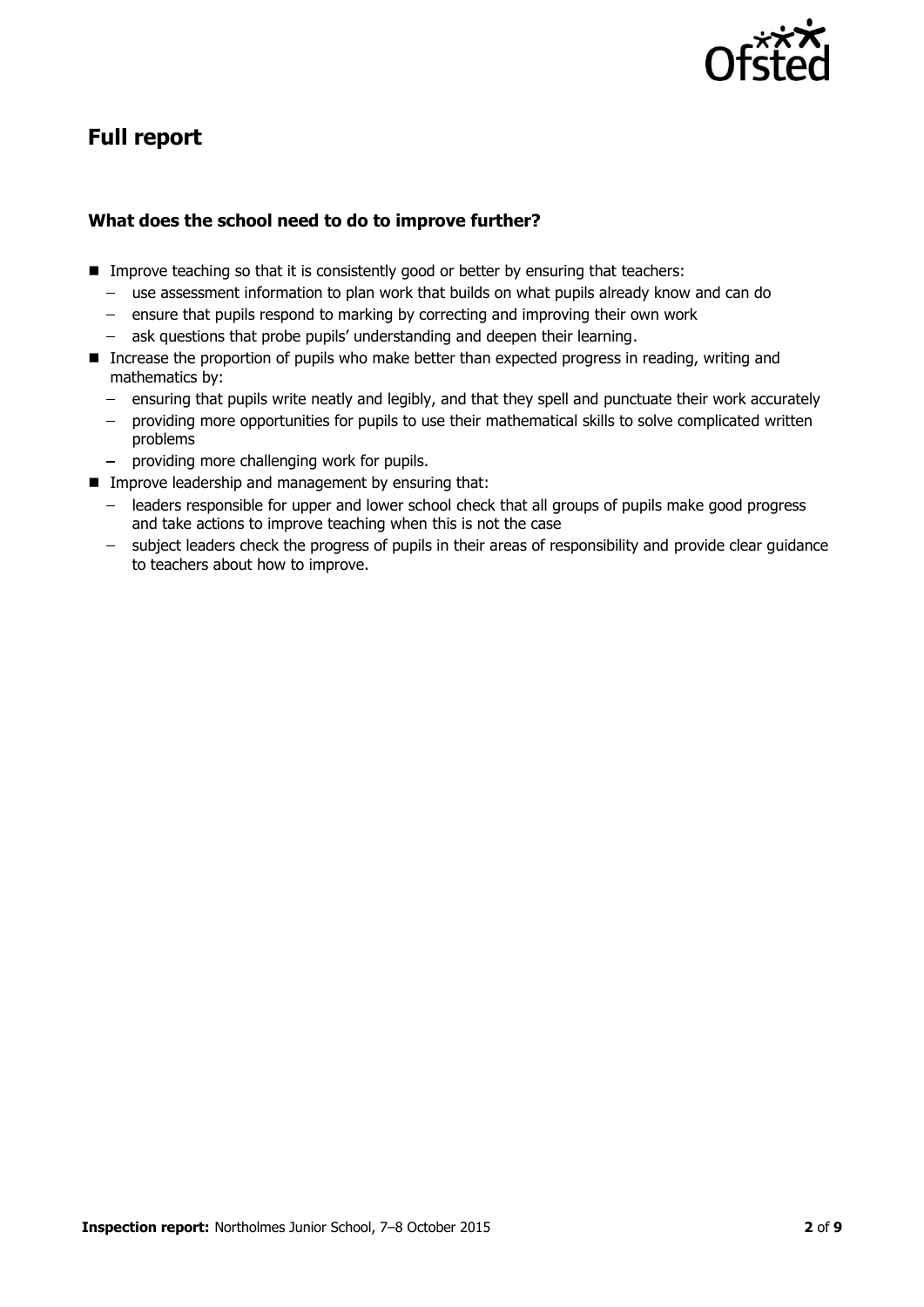## **Inspection judgements**



#### **Effectiveness of leadership and management requires improvement**

- **E** Leadership requires improvement because leaders have not ensured that all pupils receive good-quality teaching. Leaders have implemented a planned programme of training to improve teachers' skills. However, owing to staff changes, it is too soon to see the impact of this work. Consequently pupils' outcomes are not yet consistently good.
- $\blacksquare$  The leadership team has recently been restructured to include the posts of team leaders for the upper school and lower school. Both leaders are enthusiastic but have not yet secured a thorough overview of the performance within their teams. In particular, they have not checked the progress made by pupils well enough, so have not taken actions to address pupils' underachievement.
- **Subject leaders have had recent training from local authority advisers and are now well prepared for their** role. They visit classrooms, check teachers' planning and look at work in pupils' books. However, they do not make enough use of all available information to give them a clear understanding of what precisely needs to be done to improve teaching in their subjects.
- Leaders have not ensured that pupils have enough opportunities to solve problems in mathematics. There is not enough emphasis on ensuring that pupils produce written work of high quality, and this slows their progress. In other respects, the curriculum is well planned and enhanced with a wide range of extra activities that add to pupils' interest and enjoyment. Subjects such as history and geography are woven together to give pupils a broader understanding of the world around them. Pupils thoroughly enjoy music and many are learning to play a musical instrument.
- **There have been significant changes to the school in the last two years. Since the previous inspection,** governors took the strategic decision to federate the school with a neighbouring infant school. The headteacher of that infant school was appointed headteacher of the federation. The governing body was reconstituted and took over leadership of the school with effect from September 2014. School leaders and governors have established a good working partnership and are well placed to bring about the improvements required.
- The headteacher and deputy headteacher joined the school a year ago. Three new teachers have joined the school and the leadership team has been reviewed. Leaders have created a stable team of teachers who are enthusiastic and share their ambitions. Staff morale has improved and is high.
- $\blacksquare$  School leaders have a clear understanding of what needs to be done. They know that pupils make insufficient progress and that the quality of teaching requires improvement. They have a clear plan of action that has been created in consultation with all stakeholders. This plan is ambitious and reflects the high expectations of school leaders.
- **E** Leaders have successfully brought about improvements since the previous inspection but know that more needs to be done to raise pupils' achievement. There are new systems to record and track pupils' progress. This has enabled leaders to identify those pupils who are at risk of underachieving. This reflects leaders' aspirations that all pupils are treated fairly and have equal opportunities to succeed.
- Current leaders introduced arrangements to review the work of all staff and to set targets for their performance. All staff now have targets and they are fully aware that they are accountable for pupils' progress. They now have to produce clear evidence to show that they have demonstrated the necessary standards to secure progression on the salary scale.
- Leaders acted quickly to review the way in which the pupil premium funding was spent. They now target those pupils who may need more help in the classroom as well as those who need support to attend school visits and clubs. Consequently, these pupils are growing in confidence and learning well. The previous gap in attainment between disadvantaged pupils and other pupils is closing rapidly.
- **British values such as tolerance and respect for others are promoted effectively through the study of** topics. Pupils in Years 5 and 6 are studying modern Egypt and they reflect on the similarities and differences between themselves and those from other parts of the world. They are encouraged to reflect on wider issues such as the beliefs of those from other faith groups. This helps to promote their spiritual, moral, social and cultural development well.
- $\blacksquare$  The use of additional funds such as the primary sports funding has been reviewed and is now more effective. Staff are trained to provide high-quality sports education, including dance and outdoor games. A trained coach provides additional activities for pupils at lunchtime. Consequently, pupils enjoy a wide range of physical activities that keep them fit and healthy.
- Arrangements to keep pupils safe are given high priority by leaders and governors. All training is up to

**Inspection report:** Northolmes Junior School, 7–8 October 2015 **3** of **9**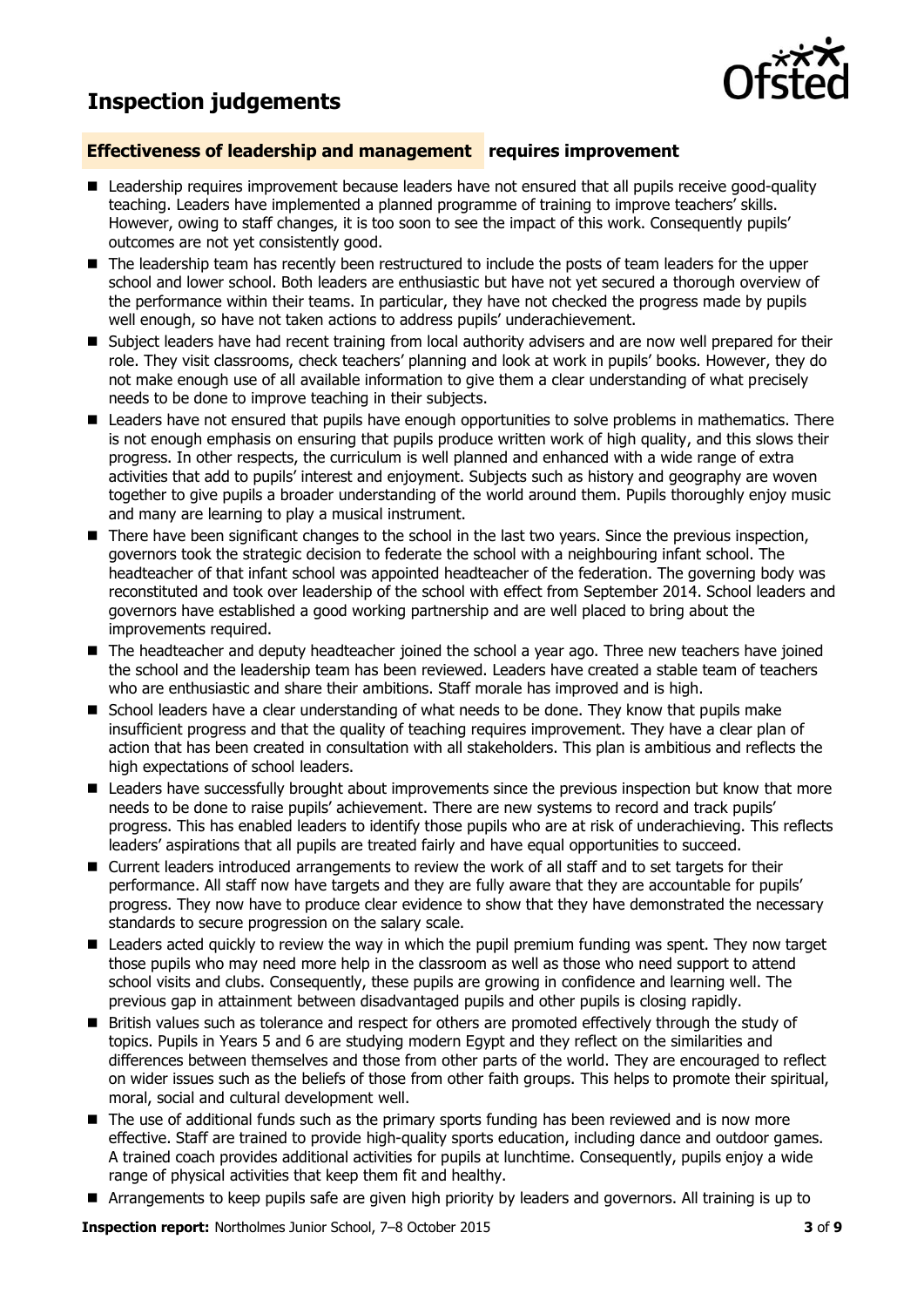

date and staff know what action to take should there be concerns about any aspect of pupils' health, safety and welfare. The school works in close cooperation with families, particularly those whose circumstances may make them more vulnerable.

**Parents and staff who responded to the survey believe that the school is well led and managed.** 

#### **The governance of the school**

- An experienced and effective chair leads the new governing body. Since federating, governors have strengthened relationships with other school leaders and work with them in close partnership to achieve the school's ambitions. Governors took decisive action to secure strong leadership. They now provide a good balance of support and challenge to the school. Governors have a clear understanding of performance information and they know that pupils are not doing as well as they should. They support school leaders' actions to improve teaching and only award pay increases when they are confident that teachers have met their performance targets. Governors visit frequently both formally and informally to check that information provided by the school is accurate. They work closely with school leaders to evaluate the quality of provision and to set priorities for improving. Governors have a good balance of professional skills that they use effectively to challenge school leaders and hold them to account.
- The arrangements for safeguarding are effective.

#### **Quality of teaching, learning and assessment requires improvement**

- Teaching is not consistently good across the school. This is because some teachers do not use assessment information to plan work that is at the right level for all pupils. Often the work is too easy or pupils have covered similar work in a previous class and there is too little challenge for pupils. Not all teachers insist that pupils' writing is of a good standard and this slows pupils' progress.
- Work in pupils' books shows that teachers' marking is thorough and detailed. Teachers provide extensive comments telling pupils how well they have done and how their work can be improved. However, particularly in writing, teachers do not ensure that pupils respond to these comments by correcting and improving their work, so pupils repeat the same mistakes.
- Although most teachers produce detailed plans to support their lessons, they are not all clear about what pupils already know and what they expect pupils to learn. As a result, lessons do not always build on and extend previous learning and this slows pupils' progress. Although teachers ask pupils questions, they do not probe pupils deeply enough to extend and develop their understanding and this slows pupils' progress.
- Teachers use resources, including information technology (IT), to help pupils to learn. This engages pupils' interest and helps them to understand what they are learning. There are occasions when pupils themselves use IT to record their work. For example, pupils in a Year 5/6 class created an information text using boxes, captions and illustrations to describe life in Egypt.
- The role of teaching assistants has been developed and they provide good-quality support, both to pupils and teachers, in lessons. They help by checking that pupils understand what they are to do and by providing additional guidance to help them to succeed. This increases pupils' confidence and helps disabled pupils and those who have special educational needs to make good progress.
- Relationships between teachers and pupils are good. Teachers are enthusiastic, so pupils behave well and enjoy taking part and responding to teachers' questions. In some classes, there is a high level of challenge where pupils have to apply their understanding; for example, they used angles to solve tricky problems. However, this is not consistent across the school.
- $\blacksquare$  One of the strengths of the school is the way in which pupils use their literacy and numeracy skills when learning other subjects. For example, in a Year 5/6 class, pupils used IT and books to research aspects of modern Egypt in preparation for writing an information text. This helped them to practise and improve their skills within a purposeful activity.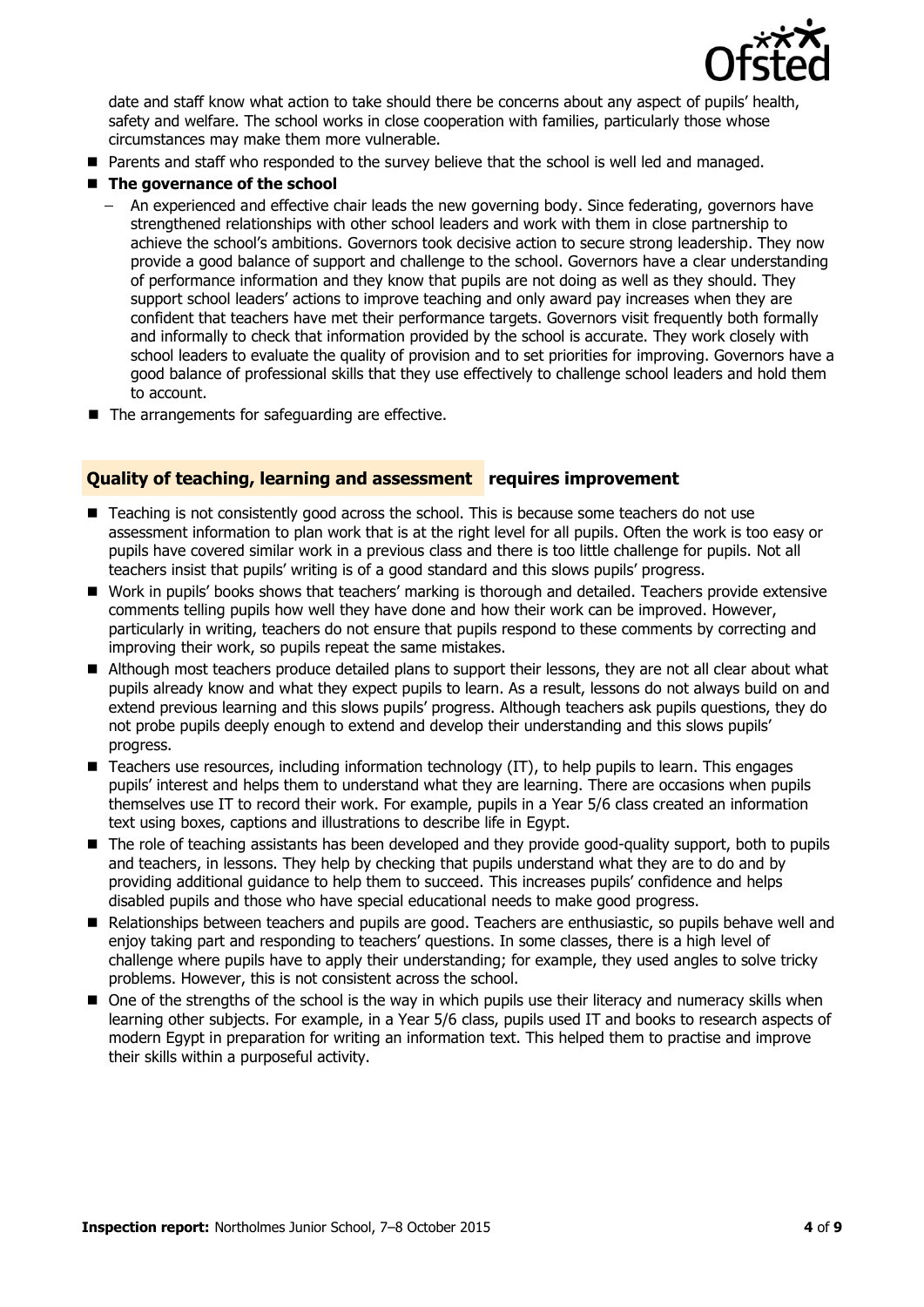

#### **Personal development, behaviour and welfare are good**

#### **Personal development and welfare**

- The school's work to promote pupils' personal development and welfare is good. This aspect of the school's work is given high priority so that all pupils develop confidence, resilience and independence. Although pupils have positive attitudes to school, they do not always present their work to the highest possible standard.
- The school provides good support for those pupils whose circumstances may make them more vulnerable. This helps them to settle quickly and take part in all aspects of school life with confidence. All pupils are treated fairly and equally and discrimination on any grounds is not tolerated.
- **Pupils understand how to keep safe. They have been taught about external dangers such as those related** to roads, water and tobacco. They know that some non-medicinal drugs can be dangerous. They are very aware of the potential dangers when using modern technology and that they should never reveal personal information when using the internet.
- Pupils say they feel safe in school and that adults are always around to support them and respond to their concerns. They enjoy school and this is reflected in their attendance, which is above average.
- Pupils have a good understanding of different forms of bullying, including that related to technology, but say it rarely happens. Occasionally, if disagreements do happen, adults are on hand to help.

#### **Behaviour**

- The behaviour of pupils is good. They behave well in class and when moving around the school. Just occasionally, when the work is too easy, they exhibit 'off task' behaviour and start to chat among themselves.
- Pupils are happy and they enjoy school. This is reflected in their above-average attendance. There have been very few reported incidents of poor behaviour and very few exclusions in recent years.
- **Pupils are friendly, kind and helpful. They get on well together regardless of background. The respect one** another and listen carefully, showing that the school promotes their spiritual, moral, social and cultural development well.
- The school environment is calm and orderly and there are plenty of activities available for pupils at breaktimes. At lunchtime, pupils eat sensibly and sociably and enjoy meals that keep them fit and healthy.
- **Parents, staff and governors agree that pupils behave well and that they are happy and safe at school.**

#### **Outcomes for pupils require improvement**

- Although pupils are adequately prepared for the next stage of their education, their outcomes require improvement. This is because they do not make enough progress in reading, writing or mathematics. By the end of Year 6, their attainment is broadly average and too few have made good progress.
- **Pupils do not write as well as they should. This is because they do not have a sufficient grasp of spelling,** handwriting and punctuation and so they are unable to write neatly, fluently and at length.
- **Pupils have a secure understanding of number. They accurately complete calculations involving fractions** and decimals. However, work in pupils' current books shows that there are too few occasions when pupils use these skills to solve complicated word problems. This prevents them from developing fluency and confidence when confronted with new concepts.
- In some classes, the most-able pupils are given work that challenges and stretches them. However, in too many classes, the level of work they are provided with is too easy and consequently they do not all progress as well as they should. Just occasionally, they repeat work that they have already completed in their previous class.
- Disabled pupils and those who have special educational needs now make good progress. This is because leaders have reorganised provision for these pupils. Sometimes trained teaching assistants give them additional help in class. At other times they have special programmes of work to help them overcome their difficulties. Their progress is carefully tracked so staff can check that they are being given the correct help and support.
- One of the successes of the school is that the gap in attainment between disadvantaged pupils and other

**Inspection report:** Northolmes Junior School, 7–8 October 2015 **5** of **9**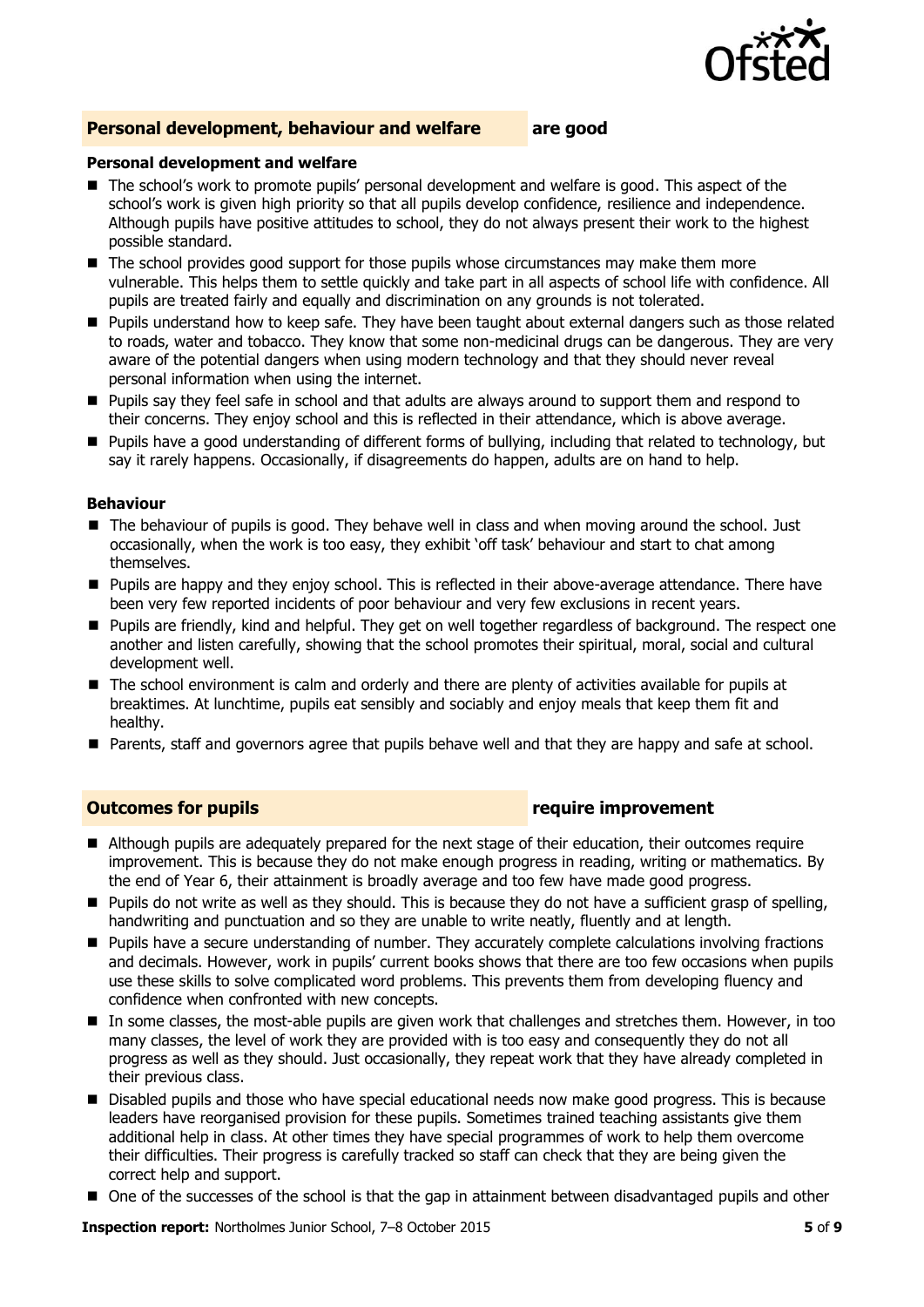

pupils is closing rapidly. This is because the achievement of these pupils is given high priority by leaders and governors. Owing to concerns about the past achievement of disadvantaged pupils, current leaders restructured the way in which funds were spent so that they are now targeted more closely at tackling individual pupils' weaknesses.

- **Pupils speak clearly and fluently and have a wide vocabulary to express their ideas, thoughts and** feelings. They listen carefully to each other and to adults and show respect and understanding towards the views of others.
- Pupils enjoy reading and happily discuss favourite authors and books. By Year 6, they read fluently and confidently although they do not always respond correctly to punctuation and this can interfere with their understanding. More confident readers relate events from the selected text to modern-day events. They show sensitivity and compassion as they reflect on the way in which some groups of people are treated in the world today.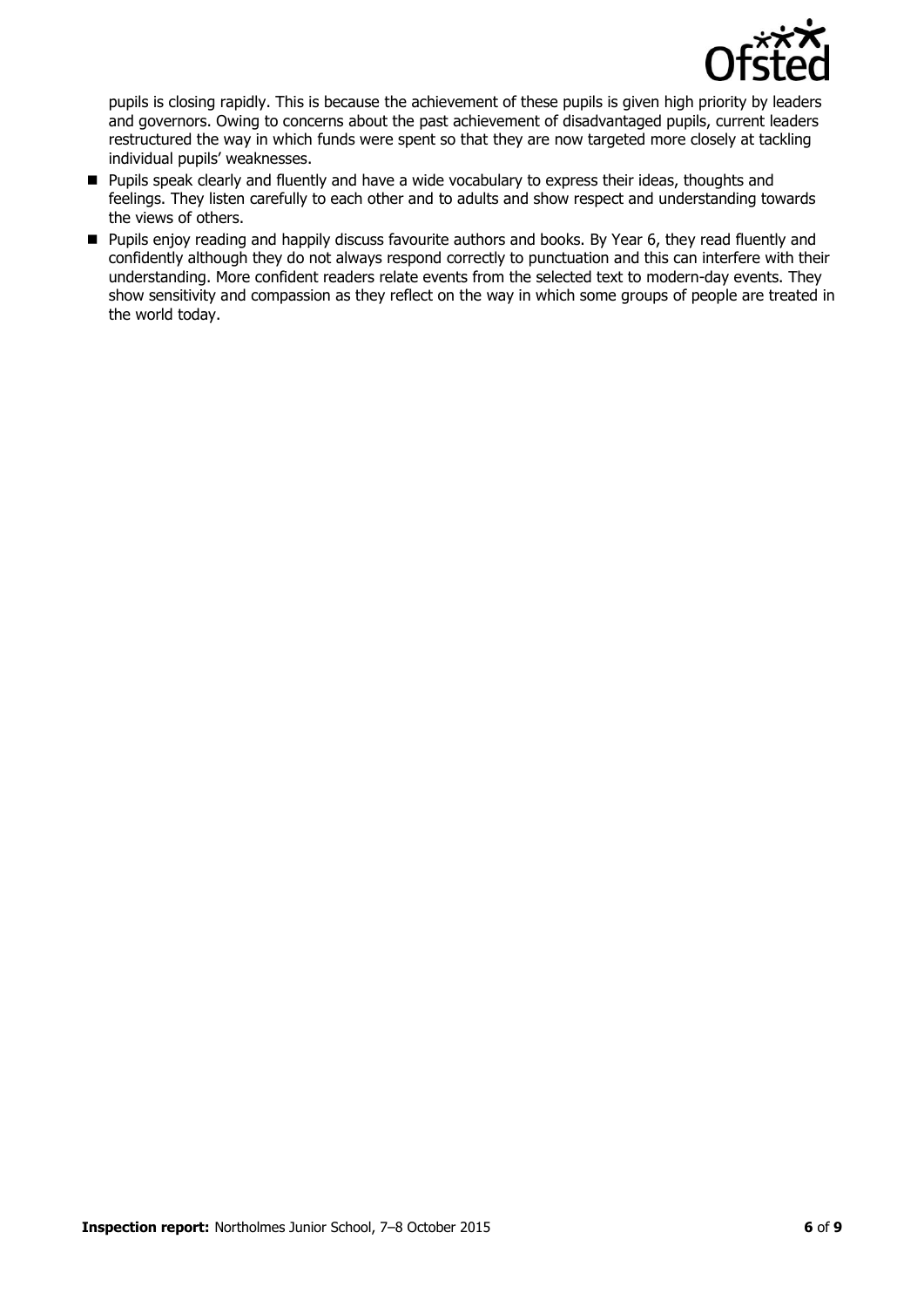

# **School details**

| Unique reference number                                                    | 125836                            |
|----------------------------------------------------------------------------|-----------------------------------|
| <b>Local authority</b>                                                     | <b>West Sussex</b>                |
| <b>Inspection number</b>                                                   | 10005775                          |
| This inspection was carried out under section 5 of the Education Act 2005. |                                   |
| <b>Type of school</b>                                                      | Junior                            |
| <b>School category</b>                                                     | Community                         |
| <b>Age range of pupils</b>                                                 | $7 - 11$                          |
| <b>Gender of pupils</b>                                                    | Mixed                             |
| <b>Number of pupils on the school roll</b>                                 | 151                               |
| <b>Appropriate authority</b>                                               | The governing body                |
| <b>Chair</b>                                                               | Helen Oakley                      |
| <b>Headteacher</b>                                                         | Sylvia White                      |
| <b>Telephone number</b>                                                    | 01403 261822                      |
| Website                                                                    | www.northolmes.w-sussex.sch.uk    |
| <b>Email address</b>                                                       | office@northolmes.w-sussex.sch.uk |
| <b>Date of previous inspection</b>                                         | 13 June 2013                      |

#### **Information about this school**

- The school is smaller than most primary schools and pupils are taught in mixed age classes.
- The proportion of disadvantaged pupils eligible for pupil premium funding is average. This is additional funding provided by the government to support those pupils who, in this school, are known to be eligible for free school meals.
- Most pupils are of White British heritage and very few speak English as an additional language.
- The proportion of disabled pupils and pupils who have special educational needs is above average.
- **Since the previous inspection, the school has federated with Littlehaven Infant School. The headteacher** of that school now leads both schools together with a new governing body. A new deputy headteacher joined the school in September 2014 and three new teachers have joined the school in the past year. A new leadership structure was put into place in September 2015.
- The school meets the government's current floor standards that set the minimum expectation for pupils' attainment and progress.
- There is an after-school club and a breakfast club on site. These are run by a separate provider and were not part of this inspection.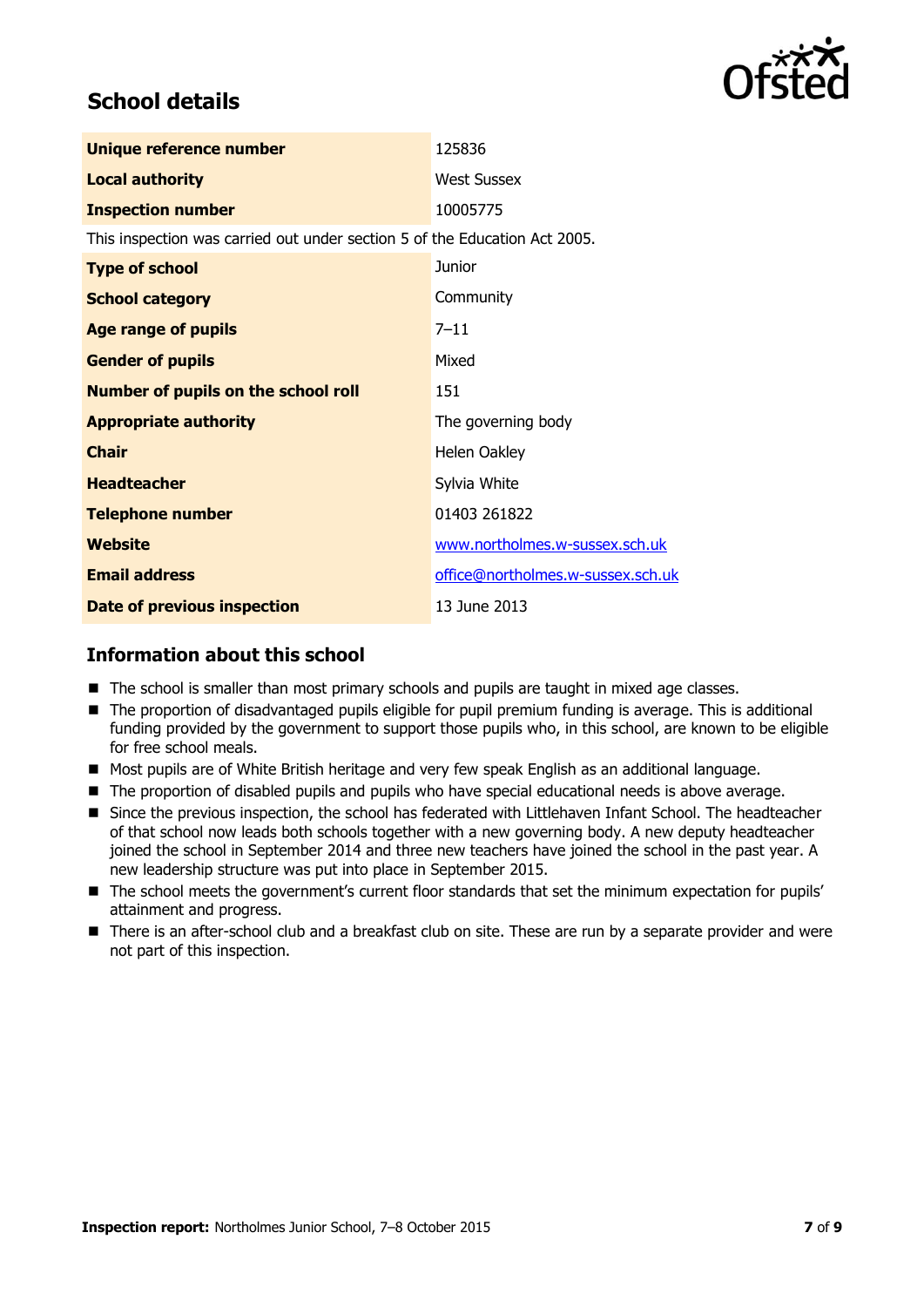

### **Information about this inspection**

- The inspector observed pupils working in seven lessons or parts of lessons, all of which were jointly observed with school leaders. She looked at work in pupils' books and she listened to a group of pupils from Year 6 reading. She attended one assembly.
- **Pupils were observed in class, in the playground and as they moved around school.**
- Meetings were held with school leaders, three governors, including the chair of governors, and teachers. The inspector also met with teaching assistants, groups of pupils and a representative from the local authority.
- Among the documents scrutinised were school improvement plans, information relating to pupils' learning and progress, and various policies including those relating to pupils' behaviour and safety.
- The views of parents were taken into account by analysing the 44 responses to the online survey, Parent View. The inspector considered the views of staff by analysing the 15 responses to the staff survey.

#### **Inspection team**

**Joy Considine, lead inspector Constant Inspector** Ofsted Inspector